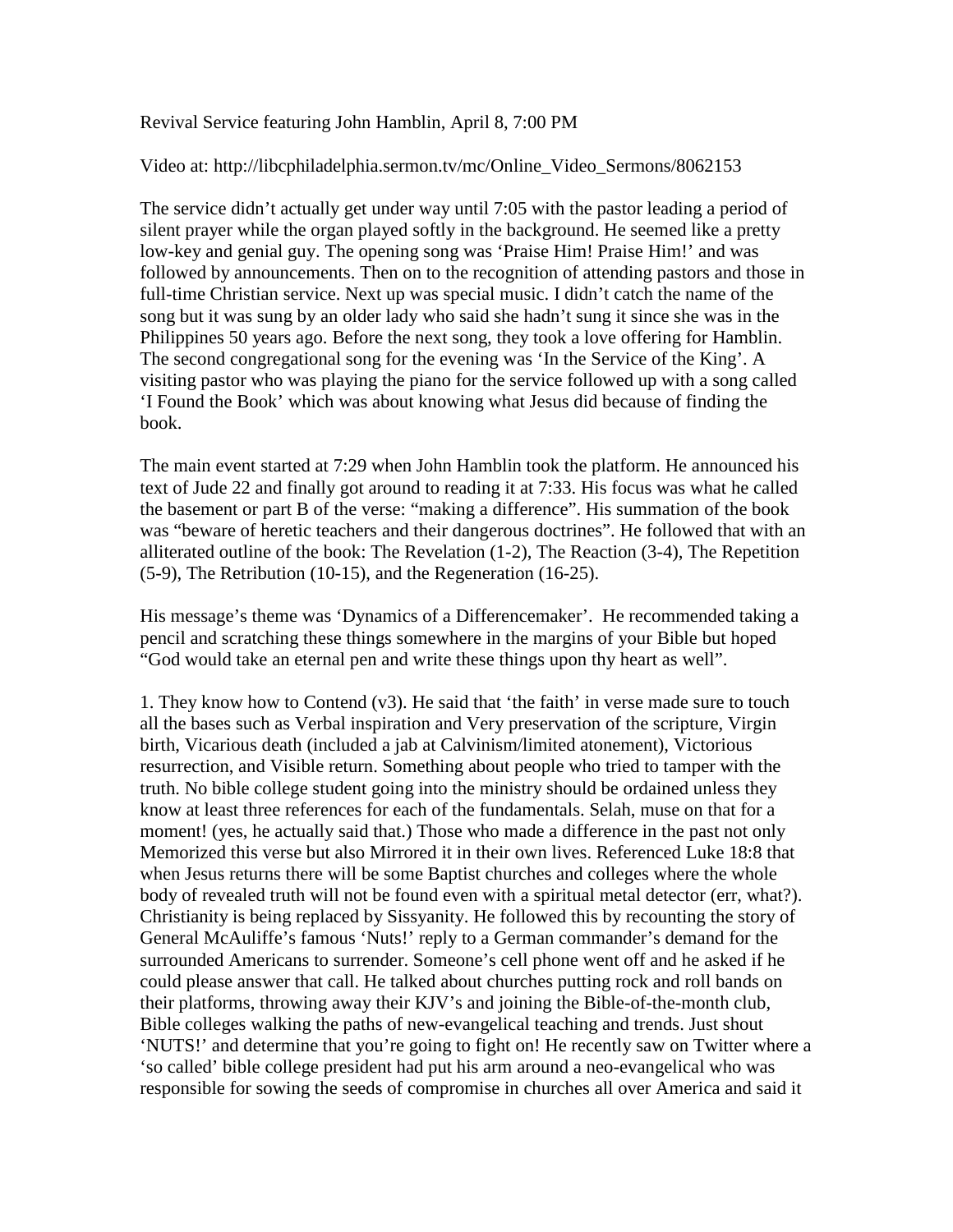was great to meet him. It made Hamblin nauseated and he wanted to puke. You'll never be a champion like that (someone later told me this was a reference to Eric Capaci of Champion Bible College)!

2. They know how to Contact (v20). Praying in the Holy Ghost simply means the saints on their knees asking for things that are on the third person of the trinity's agenda and that he can also say 'Amen' to. Most praying is not Holy Ghost praying. 95% of prayers go unanswered. Holy Ghost prayer grants believers: Power (Acts 4:31), Perception (Acts 6:4), and Perseverance (Acts 16:25). The Bible is a closed book to the believer until they have an intimate relationship with its author. He then told about how his aunt and uncle finally got saved after he had prayed for them for thirty years. The problem was that it took him about six minutes to get through his story after accounting for all the rabbit trails about Christmas, fireplaces, the title of the sermon he preached at the meeting where they got saved, talking to the camera audience, etc.

3. They know how to Convert (v23). Jude tells us of the need to bring people to Calvary. This  $65<sup>th</sup>$  book of the Bible beats the war drum against liberalism, formalism and modernism and gives the clear command that the believer must do everything in their power to keep people from hitting the flames of perdition. God is not impressed with you standing for the faith when there was no gospel tract in your pocket yesterday and there still is no gospel tract in your pocket tonight. What good would it be to stand FOR the faith when we're not winning anyone (say Amen right there) TO the faith? Reference to Daniel 12:3 as evidence of soulwinning. Instead of wanting to shake the hand of a Politician, Punkster, Prankster or the Person enjoying 15 minutes of Popularity, the child of God should then want to shake the hand of the Personal soulwinner because according to the book of God it is the personal soulwinner that's the star of heaven. If you don't understand John 3:16, that 'world' and 'whosoever' proves that beyond any shadow of a doubt that God is not selective in salvation, I don't wanna hear you pray, don't wanna hear you quote a verse of Bible, I sure don't want you teaching my young people. Oliver B. Greene used to say that there are a lot of people who can tell you what every wrinkle on the toe of Daniel's image means but won't go across the street to lead a soul to Christ. All that is is Bible ignorance with a PhD in front of it. I think everybody ought to carry a gospel tract. I'm not interested in hearing anybody sing, preach, pray, play or usher if they don't have a tract in their pocket. He told a five minute anecdote about giving Rick Ross a tract at an airport and having his picture taken with him. I'm only telling you this to motivate you and, yes, to motivate me. If your theology has a problem with passing out gospel tracts, I got a problem, and so does that Bible, with your theology. If Rick Ross goes out into eternity unsaved, he'll remember one day he had an opportunity when a gospel tract was put in his hand. He followed this with another five minute story about reading the obituary in the paper (Philadelphia Enquirer section B5 of the April 8 edition) of fashion designer Lilly Pulitzer. She's known for designing dresses but he wants to be remembered for more than that which is temporal. God bless her for making a dress, it's better than a pair of pants on a woman, say amen right there! He made some other remarks and then started the invitation.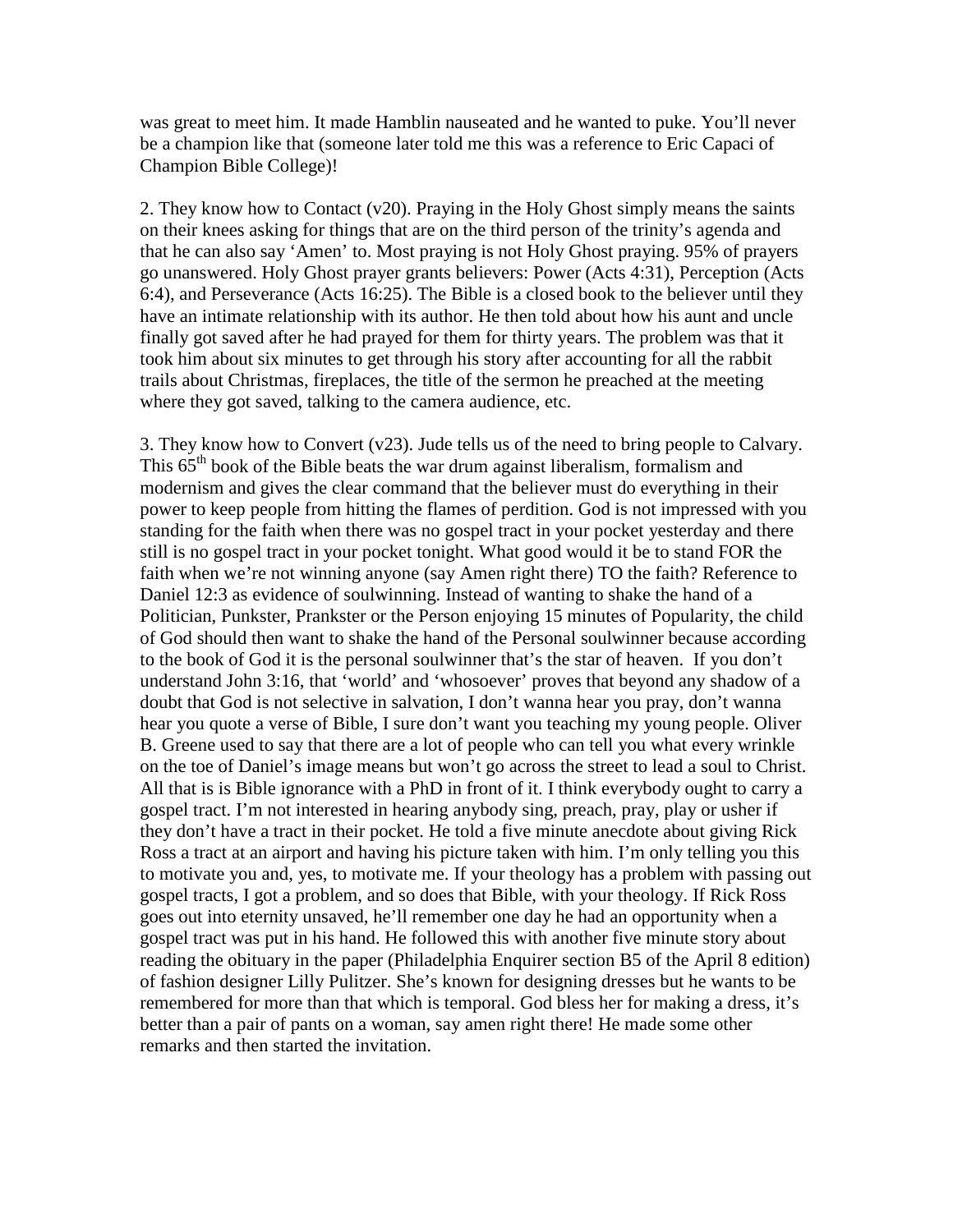Invitation – Our heads are bowed and eyes are closed (everyone stands). He starts talking about March Madness, basketball and how much he loves basketball (his team is University of Michigan). Last month was March Madness, spiritually speaking. Things that happened last month that you may or may not be aware of and if you're not, it's probably better that you're not (Presumably a reference to Supreme Court hearing on gay marriage). Even in these dark, dark, dark, dark days we can still make a difference. Who can lift their hand and say they know that they know that they know they're saved? If you couldn't lift your hand would you lift it and say preacher pray for me. Some random bit about how he never gets up to preach without looking in the flyleaf of his Bible at a picture of his mentor Tom Malone Sr. who died in 2007 and remembering that someone impacted his life. He talked about Carl McIntire who stood against Communism to the point of broadcasting his radio station from a boat when his station was shut down (Seems factually inaccurate. see: [http://en.wikipedia.org/wiki/Carl\\_McIntire\)](http://en.wikipedia.org/wiki/Carl_McIntire). He finally called for people to come forward. The invitational hymn was 'Jesus I come' played on the organ with chimes on one of the keyboards. It actually sounded pretty nice. More talk about himself and his adventures while making a difference. The invitation from heads bowed to the end lasted for 13 minutes.

Book table infomercial (13 minutes): Various sermons and books available, including his sermon on 'Seven Public Enemies of New Testament Christianity' and 'Where Old-Time Christianity Will Take You and Me'. There is a booklet called 'Religion of the New Cart'. What's that? Churches with bad Bible, bad music, bad methodology, bad associations, bad bad bad! By the way, they'll be having toboggan races where the bogeyman lives before you see me throw my arm around a compromiser and say how great it is to meet him. My first book, published by the Sword of the Lord, 'Fire in the Pulpit', is a collection of sermons including 'Leave the Ancient Landmarks Alone'. I was preaching that in a preacher's meeting about ten years ago and a preacher in the second row jumped up and hollered 'I don't have to take this' and walked out. I put it in reverse, put it in drive, said it all over again and loaded his backside with Bible buckshot all the way out the door. Now I'm not bragging but anybody can tick off a church member but when you tick off a preacher, [baby?], that's preachin'. I've been flown in for meetings just to preach this message 'What Would Billy Sunday Say to a Young Preacher?' I based that off of everything I've read about Billy Sunday, both secular and sacred and I came across a note that he had written to a young man who was going out to preach. And with that note and with the Bible I preach what Billy Sunday would say to a young preacher.

He was interrupted by a cell phone ringing while talking about a soulwinning card he and Shelton Smith had written together: Hey, uh, excuse me! It was – (realizes it was the pastor's phone) That's your phone that's ringing. I'd nuke anybody but you preacher so that's good. Anybody else, I'd light 'em up. God bless you, it's you and it's ok. You're signing the love offering checks so it's alright. God pity if it was anybody else. \*goes back to talking about the card\*

Talking about the preacher's meeting the next morning he encouraged laypeople to come. In a preacher's meeting you get to hear preachers beat up on preachers. Church services,